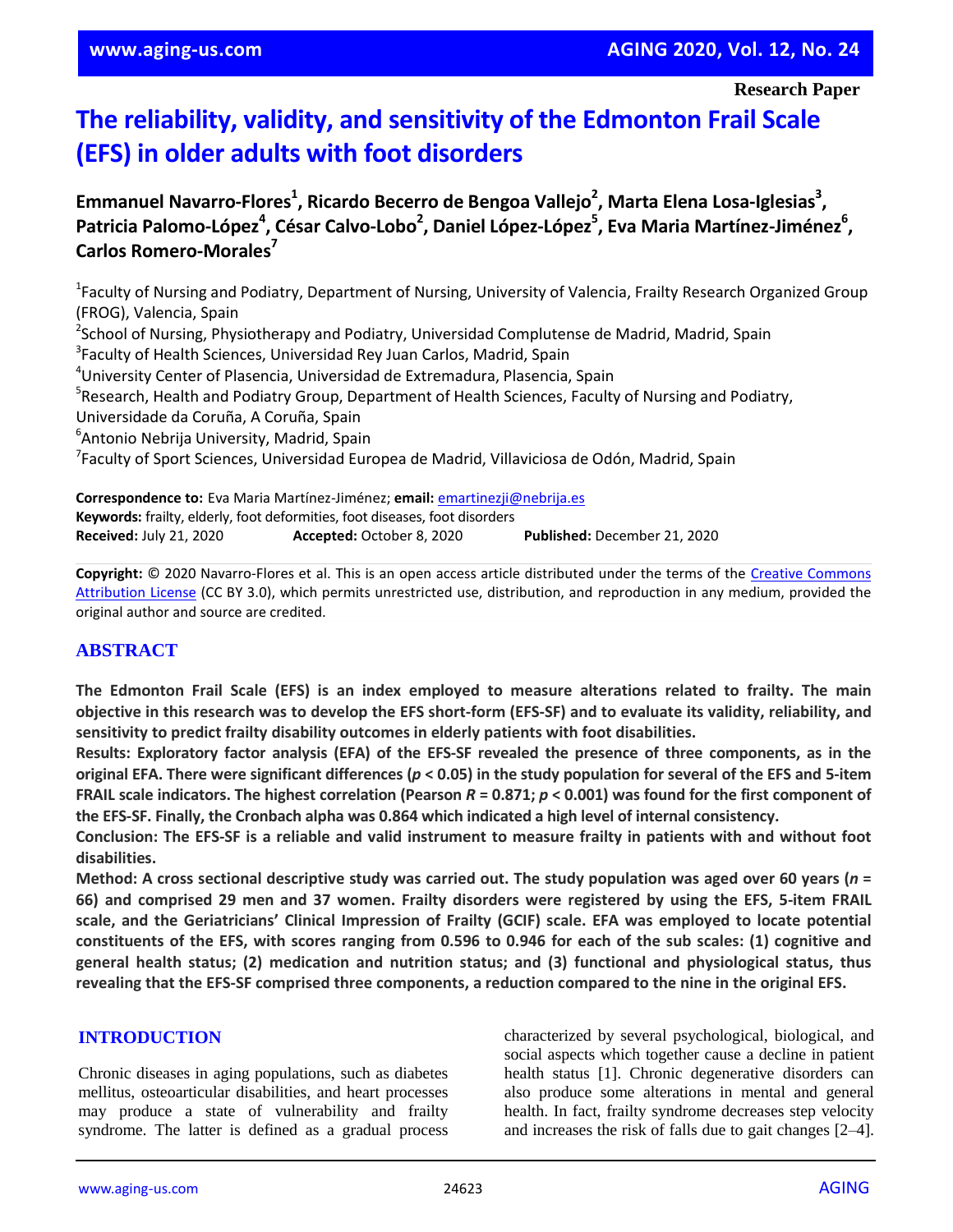Moreover, frailty conditions also influence healthrelated quality of life (QoL) [5], especially in older adults. We found no evidence in the scientific literature that the degree of frailty in elderly individuals is related to sex.

As the prevalence of frailty syndrome is growing, it also appears that more elderly people require specific foot care which, when not effectively managed, can develop into major problems [6] and consequently, increase their risk of falls [7, 8] and of chronic fatigue related to foot alterations [9]. The Edmonton Frail Scale (EFS) is an index used to measure alterations related to frailty. The EFS assesses nine subscales (1) cognition; (2) general health status; (3) functional independence; (4) social support; (5) medication use; (6) nutrition; (7) mood; (8) continence; and (9) functional performance (in 11 items). The highest possible score is 17 points and corresponds to the highest degree of frailty [10]. The degree of frailty is assessed by scoring it, with 0 to 4 points representing the absence of frailty, scores of 5 to 6 indicating vulnerability, 7 to 8 corresponding to lowlevel frailty, 9 to 10 representing moderate frailty, and scores exceeding 11 indicating severe frailty [11]. To date, no studies have managed to reduce the number of EFS subscales or to correlate them to other frailty scores.

Thus, the purpose of this current work was to reduce the number of subdomains in the EFS, thus converting it into a short form (EFS-SF) which can be used to measure foot-related problems in older adults. Our aim was to develop implementable strategies for clinical professionals to help them reduce the exposure of elderly individuals to risk factors and thus, prevent complications [12].

We correlated the EFS with the 5-Item Fatigue, Resistance, Ambulation, Illnesses, and Loss of Weight (FRAIL) Score and the Geriatricians' Clinical Impression of Frailty (GCIF) scale, which has also been used in a cohort older acute patients [13], in order to reduce the nine sub-domains of the original EFS to three in the EFS-SF. We then evaluated its validity, reliability, and sensitivity to predict frailty disability outcomes in elderly patients with foot disabilities. We hypothesized that the EFS-SF would be a reliable and valid instrument to measure the extent of frailty in older individuals with foot disorders.

## **RESULTS**

#### **Sociodemographic data**

We studied a population of 66 adults with a mean age of  $76.80 \pm 9.99$  years. The study participants included 37 (56.10%) women and 29 (43.90%) men. Their

sociodemographic data is summarized in Table 1. There were no significant sociodemographic differences according to sex  $(p > 0.05)$  for age or body mass index (BMI), although the mean weight and height was higher in men compared to women ( $p > 0.05$ ). The birth date, height (cm), weight (kg), and BMI anthropometric variables showed a normal distribution ( $p > 0.05$ ), while all the items on the 5-item FRAIL Score instrument and EFS scale had a non-normal distribution ( $p < 0.05$ ).

#### **The EFS versus the 5-item FRAIL Score and GCIF for predicting frailty**

To compare the efficacy for predicting frailty in different individuals, we calculated the area under the curve (AUC) for each scale. For the EFS, the AUC was 0.632 ( $p = 0.062$ ), with a sensitivity of 50.0% and specificity of 84.4%. In contrast, the AUC for the (GCIF) was 0.610  $(p = 0.120)$ , with a sensitivity of 52.9% and a specificity of 71.9%. The AUC for the EFS was higher than that of GCIF, as shown in Figure 1, suggesting that the EFS was a better predictive tool.

#### **Factor structure**

The Kaiser–Meyer–Olkin value for the EFS-SF was 0.874 and it comprised three components with a factor loading  $> 0.4$  which accounted for a total variance of 73.02% which was comparable to that of the original EFS subdomains.

#### **Correlations between the EFS component factors**

Pearson coefficients were calculated to determine the correlations between the EFS component factor scores (Table 2). There was significant correlation between the overall value and the three aforementioned components, which was especially strong for the first factor, accounting for 43.785% of the factorial model; for factors 2 and 3 this was 16.543%, and 12.374%, respectively).

## **Reliability analysis**

The inter-rater reliability for the total EFS was strong  $(R = 0.784; p < 0.001)$ . The variables were divided into 8 common items and these showed adequate correlations between the scores for each variable as well as the overall scores when considering a statistical significance of  $p < 0.05$ . The Cronbach  $\alpha$  was determined to assess the internal consistency (IC) of each subdomain of the EFS-SF (Table 3). The intraclass correlation coefficient (ICC) was used to indicate reliability. Exploratory factor analysis (EFA) by varimax rotation (requiring a value of 0.874 for the loading of each factor) was employed to identify possible subscales.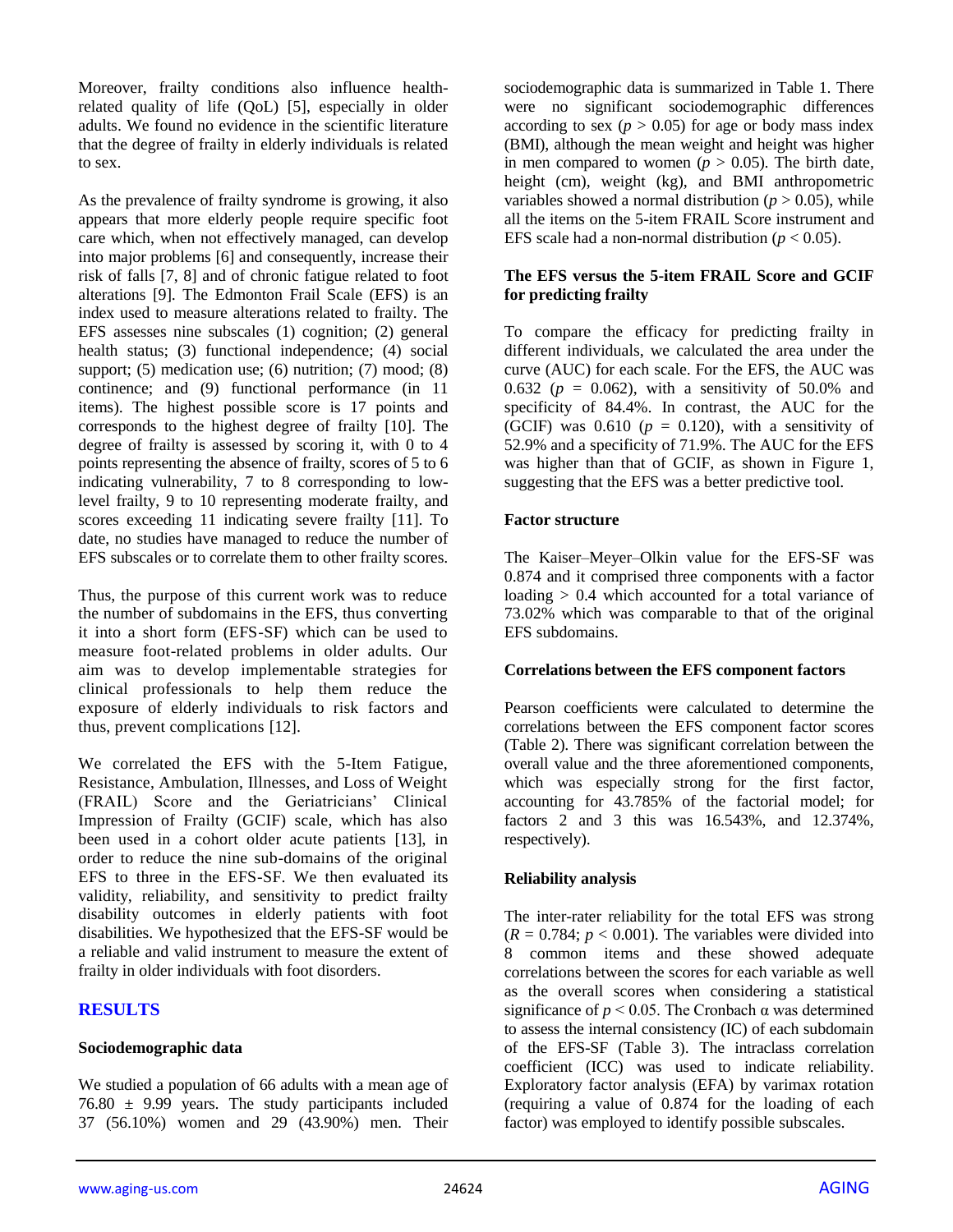**Table 1. Descriptive and sociodemographic data for the study sample.**

| Demographic<br>and<br>descriptive<br>data | <b>Total Group</b><br>$N = 66$<br>Mean $\pm SD$ | Female<br>$n=29$<br>Mean $\pm SD$ | Male<br>$n=37$<br>Mean $\pm SD$ | <i>P</i> -value |
|-------------------------------------------|-------------------------------------------------|-----------------------------------|---------------------------------|-----------------|
| Age (Years)                               | $77.47 \pm 10.69$ (74.54-80.40)                 | $79.07 \pm 10.74$ (75.16-82.98)   | $75.36 \pm 10.50$ (70.98–79.75) | 0.224           |
| Weight (kg)                               | $62.47 \pm 12.08$ (59.16-65.78)                 | $58.31 \pm 12.44$ (53.78-62.84)   | $67.95 \pm 9.25(64.09 - 71.82)$ | 0.004           |
| Height $(m)$                              | $1.61 \pm 0.08$ (74.54-80.40)                   | $1.57 \pm 0.07$ (1.54–1.59)       | $1.65 \pm 0.07$ (1.62–1.68)     | 0.000           |
| BMI $(Kg/m^2)$                            | $24.19 \pm 3.96 (23.10 - 25.27)$                | $23.67 \pm 4.30$ (22.10-25.24)    | $24.87 \pm 3.42$ (23.45-26.30)  | 0.286           |

BMI: body mass index; the mean ± standard deviation (*SD*), and range (min–max) are shown. Probabilities were calculated using Student *t*-tests for independent samples. In all the analyses, *p* < 0.05 (with a 95% confidence interval), was considered statistically significant.

The validity of the EFA-SF was evaluated by correlating the total score for each participant with their 5-item FRAIL and GICF scores (Table 4). The total mean score for each EFS sub-scale was different. The variance of the overall mean participant scores was compared in each EFS domain using ANOVAs. To evaluate the mean differences and show the sensitivity of the clinometric tool, the mean differences in different frailty test scores both with and without foot disorders were compared by ANOVA, after first having tested for homogeneity of the variances.

## **DISCUSSION**

Frailty is now measured by clinical geriatricians as part of standard clinical practice. Frailty scores may be able to predict disorders related to aging, the risk of falls, weight loss, or decreased gait speed [1, 13, 14]. In this current research we evaluated ability of three indices, the GICF, 5-item FRAIL Score, and EFS to determinate the degree of frailty among elderly patients with foot disorders. We found that a high percentage of these patients were frail, perhaps in relation to osteoarticular conditions.

The 5-item FRAIL Score is an index comprising five categories which was developed using a selfadministered construct [1]. The five categories correspond to (1) fatigue; (2) resistance; (3) ambulation; (4) illnesses; and (5) loss of weight. Fatigue was determined by inquiring about the individual's feeling of exhaustion; resistance was evaluated according to the patient's ability to climb stairs; ambulation was considered when the individual was able to walk; illnesses corresponded to the presence of at least 5 pre-defined illnesses from a total of a possible 11 (e.g., cardiovascular disabilities, diabetes, etc.), and weight loss was determined if the individual had experienced a weight reduction of 5% in the 12 months prior [15]. The items have binary yes/no

answers, with 1 point being assigned to positive responses on a scale of 0 to 5. Individuals are scored as robust (0 points), pre-frail (1–2 points), or frail  $\geq 3$ points].

As previously mentioned, the original EFS assesses nine subscales. In comparison, the EFS-SF has three sub domains comprising nine items. Furthermore, the EFS-SF better correlates than EFS ( $r = 0.884$  vs.  $r = 0.886$ ). The EFS-SF correlated well with results from older adults with foot disorders and can be used to predict frailty syndrome. Moreover, it has the advantage that it reduces the nine original subdomains to only three: (1) cognition and general health status; (2) medication and nutrition status; and (3) functional and physiological status; questions related to mood and functional independence were excluded.

A similar number of variables were used to construct the 5-item FRAIL and GCIF scales. Therefore, even though measurement of some of their cut-offs and deficits is unclear [13], it was useful to compare their predictive values to the EFS-SF because they contain an appropriate number of questions to properly evaluate individuals with foot disorders. Moreover, some items referring to mood or gait can be reduced in the EFS-SF because they do not show adequate validity when they are grouped. The current application of the EFS instrument to assess items related to frailty (such as walking, fatigue, or weight loss) is reliable. Therefore, it is more useful for evaluating frailty terms than other frailty indices such as the Frailty Trait Scale (FTS) [16] or Tilburg Frailty Indicator (TFI) [17].

Because of the frequency of the presentation of frailty factors, especially in older adults, adequate outcomes are required to measure the degree of frailty. Previous research has examined gait parameters [4], showing that frailty related to biomechanical parameters like gait speed present lower indices and correspond to higher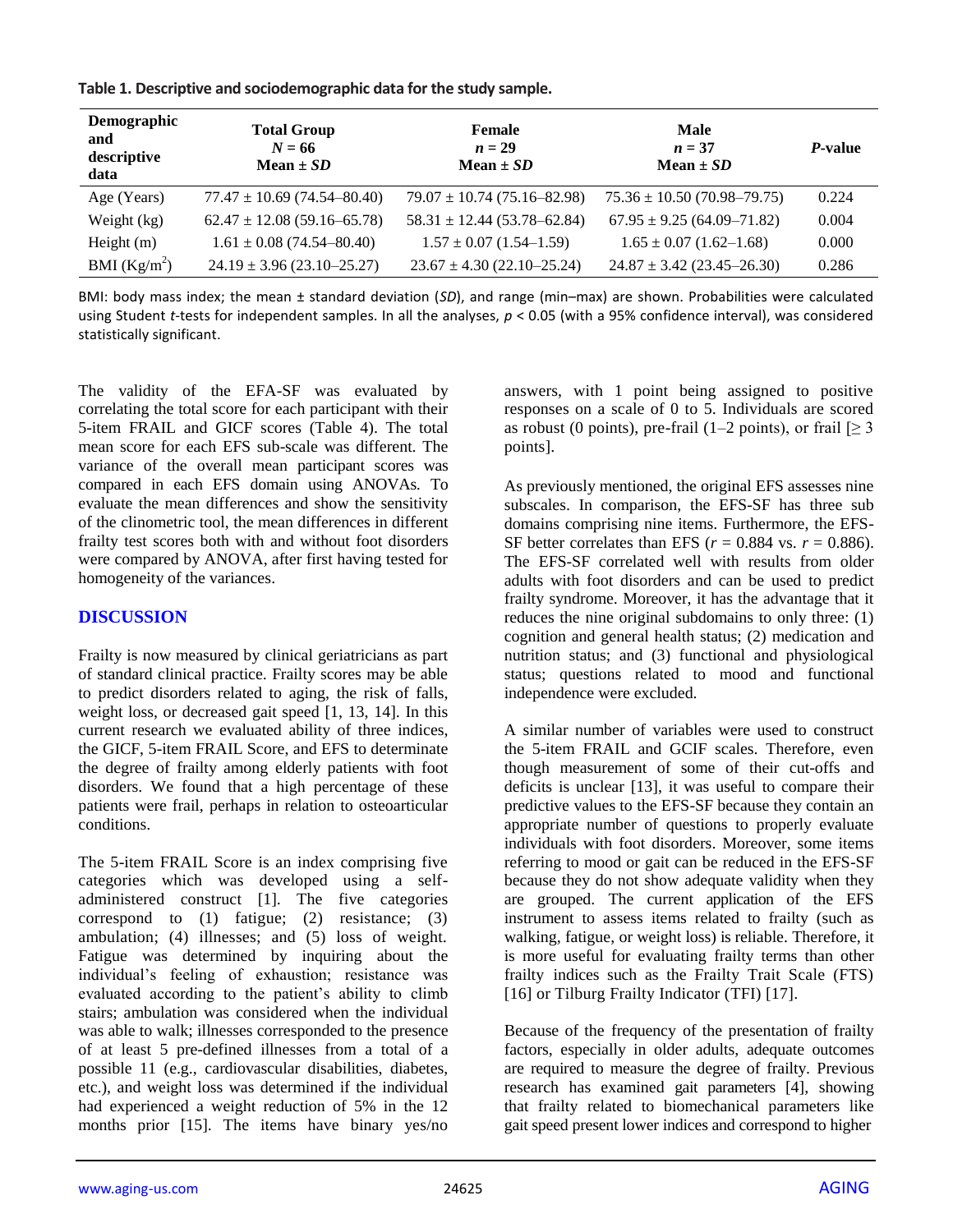

**Figure 1.** (**A**) Receiver operating characteristic (ROC) curve for the Edmonton FRAIL Score (EFS) scale for predicting frailty; the

optimal prediction point (calculated as the Youden diagnosis index) was 0.632, with a sensitivity of 50% and a specificity of 84%. (**B**) ROC curve depicting the 5-item FRAIL Score for predicting frailty; the optimal prediction point was 0.614 (Youden index), with a sensitivity of 38.2% and a specificity of 84.4%. (**C**) ROC curve for the *Geriatricians' Clinical Impression of Frailty* (GCIF) checklist for predicting frailty; the optimal prediction point (Youden index) was 0.610, with a sensitivity of 52.9% and a specificity of 71.9%.

frailty scores among females versus males [14, 18]. Furthermore, in agreement with our own results, certain disabilities have been associated with an increased risk of frailty [19, 20]. Thus, balance and walking disorders are particularly predictive of frailty symptoms, and specifically, women with foot disorders exhibited higher frailty scores compared to their male counterparts. The only exception was the mood domain, which also seemed to be related to older adults suffering from a foot disorder [5, 21].

Our findings showed that the GCIF and EFS had good efficacy to predict frailty scores. Furthermore, the predictive validity of the GCIF was higher than that of EFS and 5-item FRAIL score. Prior research grouped the degree of frailty into minor, moderate, and high levels [12, 13], which can be tested in populations with frailty or suspected of having a frailty condition, such as those included in this present research. The original EFA was stronger in some domains than in others and so we proposed reducing the number of items included in this scale.

Although there are differences between the item subdomains, their inter-item reliability was good, with an ICC  $> 0.7$ . The validity of EFS-SF also strongly correlated  $(R > 0.9)$  with the overall scores for the GCIF and 5-item FRAIL Score. Thus, the EFS-SF is a reliable clinimetric tool. The Cronbach  $\alpha$  for all the items included in this study was comparable with the original EFS. Furthermore, the ICC showed strong clinimetric tool test–retest reliability. In addition, the EFA results showed that the factorial analysis identified item correlations and EFS-SF subdomains. However, the optimal point for predicting frailty using the GCIF was not reported. This study showed that when the GCIF exceeded 17 points, the probability of frailty was higher. Moreover, using a reduced EFS scale can be useful to measure the degree of frailty, and so we propose reducing the original nine subdomains to three domains in the EFS-SF.

Frailty results can be helpful in specific interventions, even for treatments for chronic diseases for which physical activity and nutritional status assessment are prescribed [1]. The GCIF was negatively correlated with the mood value for the EFS  $(R = -0.018,$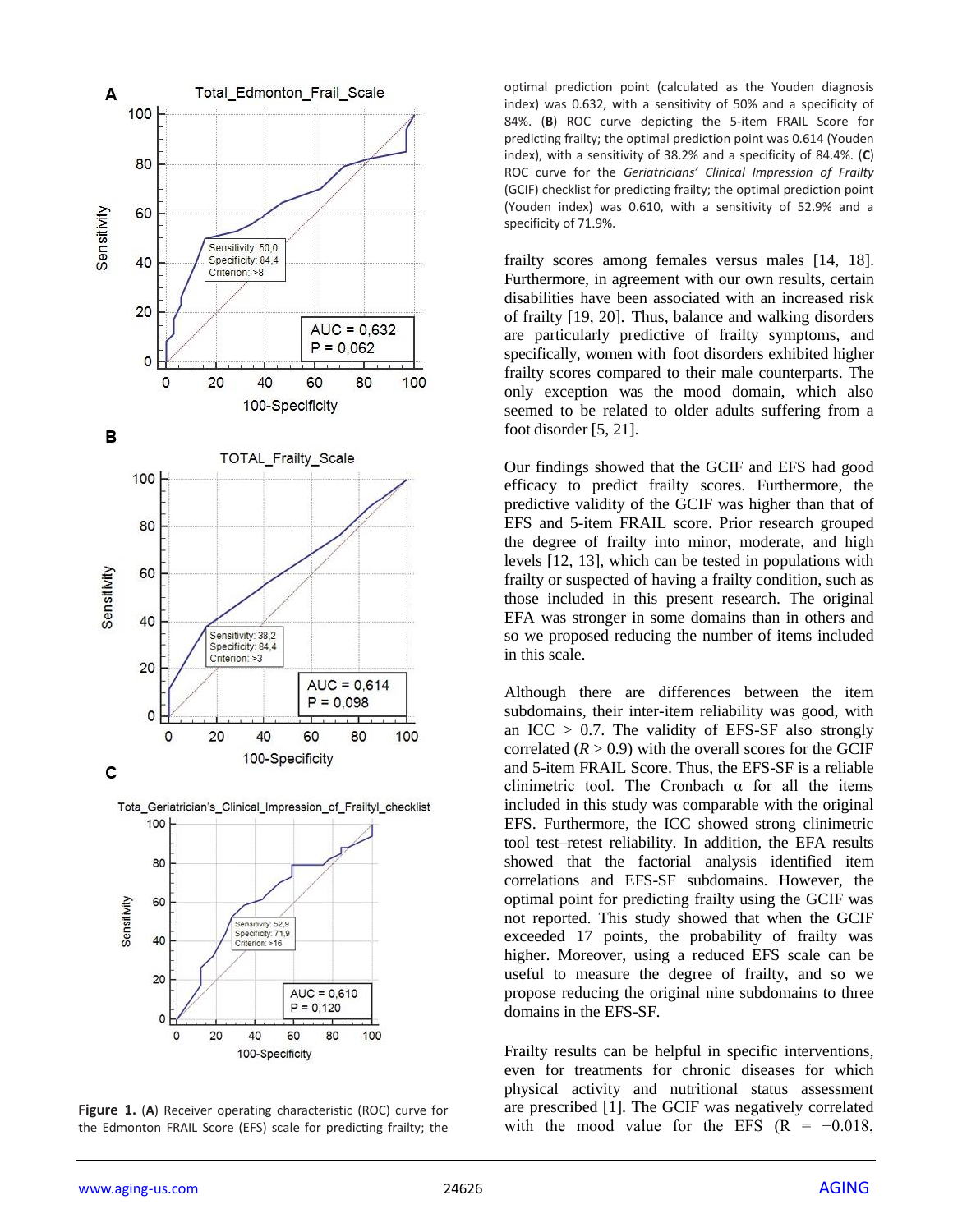#### **Table 2. Correlation between the three Edmonton Frail Scale-Short Form (EFS-SF) subscales.**

| <b>Correlations</b> |                        | <b>Factor 1: cognition and</b><br>general health status,<br>R(P) | <b>Factor 2: medication</b><br>and nutrition status,<br>R(P) | <b>Factor 3: functional and</b><br>physiological status,<br>R(P) |
|---------------------|------------------------|------------------------------------------------------------------|--------------------------------------------------------------|------------------------------------------------------------------|
| Total EFS           | Pearson<br>correlation | 0.871(0.000)                                                     | 0.326(0.007)                                                 | 0.308(0.012)                                                     |
|                     | % of variance          | 43.875                                                           | 16.543                                                       | 12.374                                                           |

The Pearson correlations (*R*) and associated *P*-values are shown. In all the analyses, *p* < 0.05 with a 95% confidence interval was considered statistically significant. EFS: Edmonton Frail Scale.

#### **Table 3. Exploratory factor analysis results.**

|                                                                                             | <b>Components</b>                                          |                                                 |                                                            |  |
|---------------------------------------------------------------------------------------------|------------------------------------------------------------|-------------------------------------------------|------------------------------------------------------------|--|
| <b>Edmonton Frail Scale item</b>                                                            | <b>Factor 1: cognition</b><br>and general health<br>status | Factor 2:<br>medication and<br>nutrition status | <b>Factor 3: functional</b><br>and physiological<br>status |  |
| 1) cognition and general health status, Cognition<br>ITEM 1_EFS CLOCK TEST                  | $0.946*$                                                   | 0.035                                           | 0.025                                                      |  |
| 1) cognition and general health status, General<br>health status ITEM 2A_EFS                | $0.890*$                                                   | 0.210                                           | $-0.091$                                                   |  |
| 1) cognition and general health status, General<br>health status ITEM 2B_EFS                | $0.874*$                                                   | 0.238                                           | 0.116                                                      |  |
| 1) cognition and general health status, Social<br>support ITEM 4 EFS                        | $0.701*$                                                   | 0.118                                           | 0.094                                                      |  |
| 1) cognition and general health status, Continence<br><b>ITEM 8 EFS</b>                     | $0.596*$                                                   | 0.424                                           | $-0.032$                                                   |  |
| 2) medication and nutrition state Nutrition ITEM<br>6_EFS                                   | 0.556                                                      | $0.741*$                                        | 0.333                                                      |  |
| 2) medication and nutrition state Medication use<br><b>ITEM 5A EFS</b>                      | 0.242                                                      | $0.732*$                                        | 0.030                                                      |  |
| 2) medication and nutrition state Medication use<br>ITEM 5B_EFS                             | 0.345                                                      | $0.723*$                                        | $-0.210$                                                   |  |
| 2) medication and nutrition state Functional<br>performance ITEM 9_EFS TIME UP AND GO       | 0.002                                                      | $-0.613*$                                       | 0.162                                                      |  |
| 3) functional and physiological state Mood ITEM<br>7 Edmonton Frail Scale                   | $-0.056$                                                   | $-0.055$                                        | $0.921*$                                                   |  |
| 3) functional and physiological state Functional<br>independence ITEM 3Edmonton Frail Scale | 0.546                                                      | 0.340                                           | $0.596*$                                                   |  |

Rotation Method: Varimax with Kaiser normalization.

p < 0.005), while the association between the GCIF and 5-item FRAIL Score was not significant ( $p = 0.170$ ). However, the reference to daily activities on both the 5-item FRAIL score and the EFS correlated with the GCIF score. Regarding concurrent validity, the 5-item FRAIL scale resistance domain score showed the poorest correlations and so the final version of the EFS-SF does not contain a specific subscale for intensive physical exercise. The highest correlations were found for cognitive and general health domains. This may be because certain EFS domains were based on GCIF subscales. However, this is the first research to measure and compare the sensitivity of the GCIF, 5-item FRAIL scale, and original EFS [10, 13, 22] Thus, future research should consider every risk factor associated with frailty syndrome. Both the EFA [14, 23] and the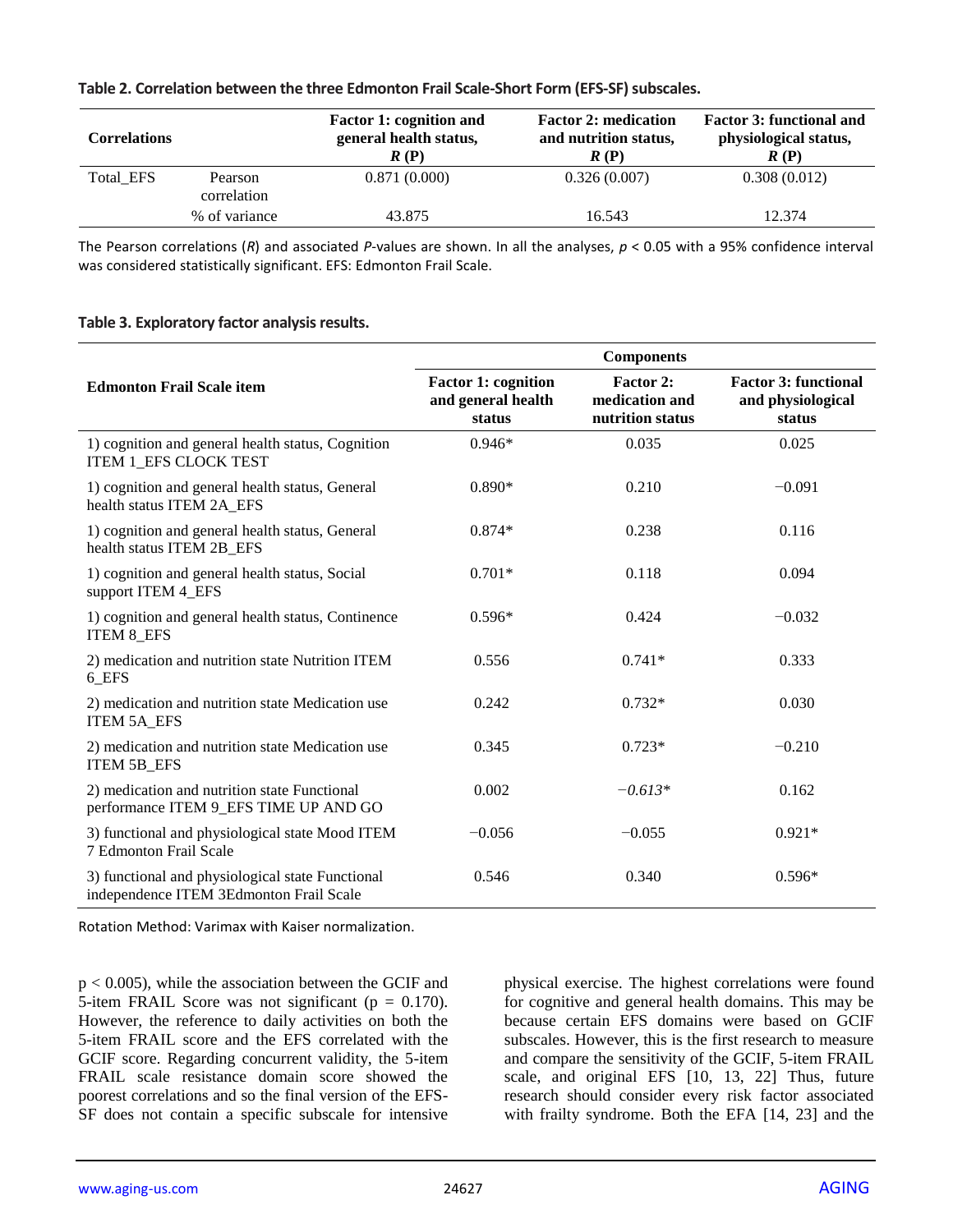|  | Table 4. Reliability statistics for the Edmonton Frail Scale-Short Form (EFS-SF). |
|--|-----------------------------------------------------------------------------------|
|--|-----------------------------------------------------------------------------------|

|                                                                                | <b>Overall item statistics</b> |                                   |                                             |                                   |
|--------------------------------------------------------------------------------|--------------------------------|-----------------------------------|---------------------------------------------|-----------------------------------|
| <b>EFS-SF</b> domains                                                          | Scale mean if<br>item deleted  | Scale variance if<br>item deleted | <b>Corrected item-</b><br>total correlation | Cronbach alpha if<br>item deleted |
| <b>Cognition ITEM 1Edmonton Frail</b><br><b>Scale CLOCK TEST</b>               | 6.201                          | 12.843                            | 0.840                                       | 0.844                             |
| General health status ITEM<br>2AEdmonton Frail Scale                           | 6.308                          | 13.047                            | 0.822                                       | 0.846                             |
| General health status ITEM<br>2BEdmonton Frail Scale                           | 6.1527                         | 1.,492                            | 0.850                                       | 0.840                             |
| Functional independence ITEM<br><b>3Edmonton Frail Scale</b>                   | 6.347                          | 12.465                            | 0.681                                       | 0.856                             |
| Social support ITEM 4Edmonton<br><b>Frail Scale</b>                            | 6.472                          | 14.054                            | 0.606                                       | 0.861                             |
| Medication use ITEM 5A Edmonton<br><b>Frail Scale</b>                          | 6.371                          | 14.611                            | 0.543                                       | 0.866                             |
| Medication use ITEM 5A Edmonton<br><b>Frail Scale</b>                          | 6.426                          | 14.682                            | 0.513                                       | 0.867                             |
| Nutrition ITEM 6 Edmonton Frail<br>Scale                                       | 6.317                          | 15.139                            | 0.392                                       | 0.874                             |
| Mood ITEM 7 Edmonton Frail Scale                                               | 6.431                          | 15.745                            | $0.195*$                                    | $0.884*$                          |
| Continence ITEM 8 Edmonton Frail<br>Scale                                      | 6.571                          | 14.299                            | 0.654                                       | 0.860                             |
| Functional performance ITEM 9<br><b>Edmonton Frail Scale TIME UP</b><br>AND GO | 5.965                          | 14.840                            | 0.310                                       | 0.882                             |

\*Low correlation item for which the Cronbach  $\alpha$  increased if item was deleted.

GCIF have been used to determine the fragility score, in the latter case in a cohort of older acute patients[13].

Regarding the limitations of this work, this study was limited to a sample in in Spain and so future work should consider samples from several other countries and cultural contexts in order to corroborate the usefulness of the EFS-SF. Moreover, our study only considered the sensitivity, validity, and reliability of the EFS-SF in an elderly Spanish population with foot problems. Although gait disorders and balance alterations leading to an increased risk of falls are very common in frail individuals [2, 4], work should also be carried out in other samples to assess the frailty index in, for example, frail men who live alone—given that this population usually have higher scores as the consequence of psychosocial disabilities [23–25].

Moreover, population selection could have been another source of bias in this work. Therefore, future work should analyze a randomized study population. In addition, although we employed the EFS, other frailty questionnaires such as the Fried or Tilburg scales are available and have also been used to measure the degree of frailty [1, 26, 27] and so, should also be studied in future research. Finally, in this current work we did not correlate the influence of different foot disabilities, congenital alterations, acquired diseases, traumas, or chronic diseases, because our population sample was not adequately adjusted for this purpose. Thus, these comparisons should be made in future studies.

## **CONCLUSIONS**

The EFS-SF is a useful scale with an adequate sensitivity, reliability, and validity to grade Spanish populations of older adults into five different frailty-degree categories. This present study provided new evidence that a reduceditems version of the EFS, the EFS-SF instrument, shows increased consistency and is a self-administered test that can be reliably be used in clinical research and in medical evaluations to assess the degree of frailty in patients with and without foot pain.

## **MATERIALS AND METHODS**

#### **Participants**

This research was carried out in Spain between November 2019 and January 2020 in 66 adults aged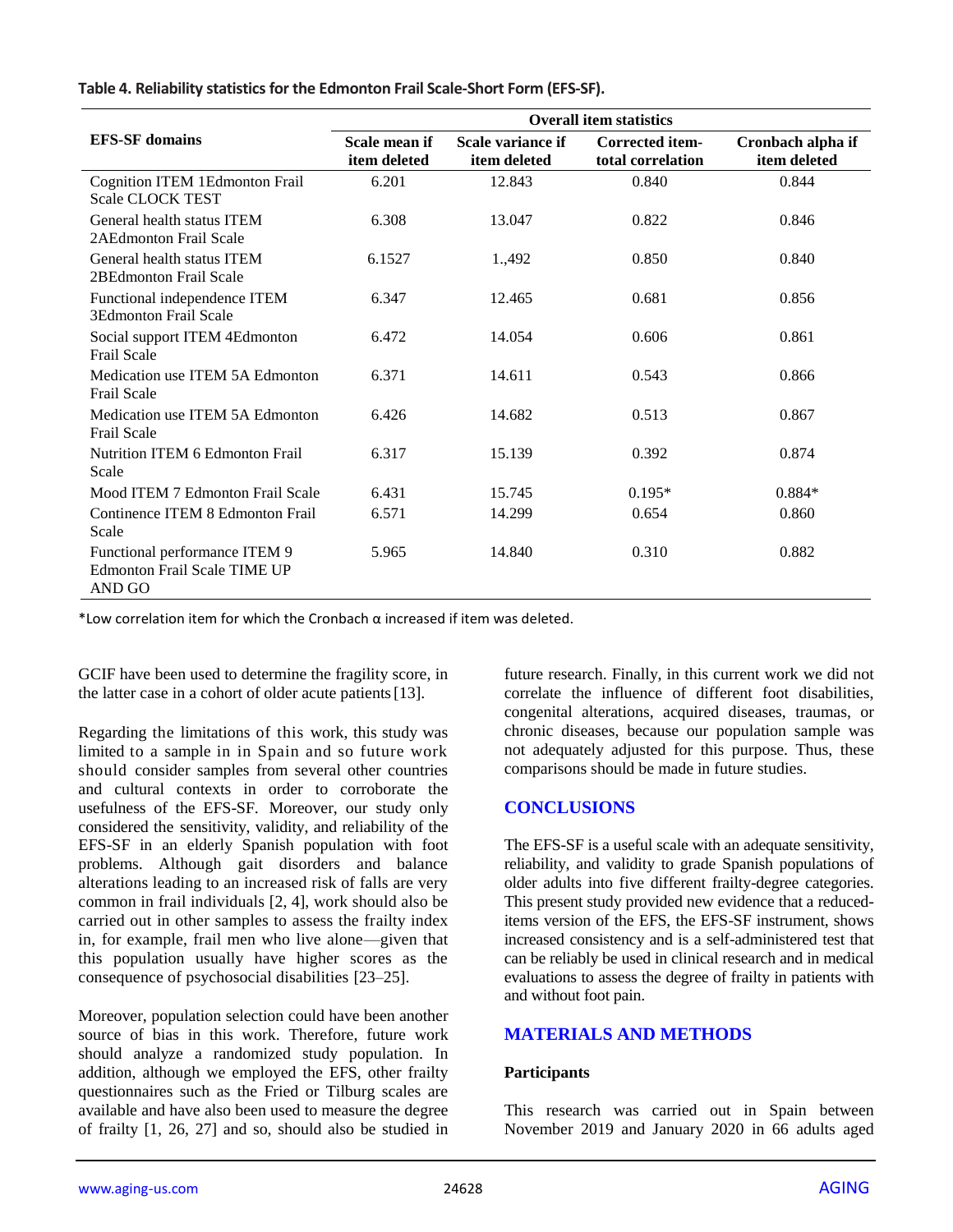more than 60 years enlisted at a geriatric hospital [12]; we obtained signed consent to participation from all of the individuals enrolled. This observational, descriptive study was developed employing the STROBE guidelines [28]. This work was approved by the Human Research Ethics Committee at the University of Extremadura (reference code 1/2020).

#### *Inclusion criteria*

(1) Adults aged over 60 years; (2) A history of foot pain in the 12 weeks prior. To recruit the study population, we held informative talks at the center for the elderly where we invited the center's users to participate in this research study. When a potential participant expressed interest, we conducted a cognitive function assessment interview to determine if they were eligible. We subsequently explained the research procedures in detail to the study population.

#### *Exclusion criteria*

(1) Significant cognitive disability (individuals who were unable to respond to the questions on their own or who would not able to participate in a normal way); (2) Patients who refused to participate in the study or did not provide their signed consent prior to the start of the work.

## **Evaluation of frailty**

The questions used in this work enquired about the participants' general state of health, socio-demographic characteristics (sex, birth date, body-mass index), and chronic pathologies (e.g., physiological disorders, osteoarticular diseases, cardio vascular disease, etc.). Specific questions about foot disabilities, such as having received orthopedic treatments or toe deformities, were also assessed. To be diagnosed with frailty, an individual must present three of the principal five characteristics of frailty: (1) weakness; (2) sluggishness; (3) weight loss; (4) low levels of physical activity; and (5) fatigue. Patients with some of these characteristics can be classified as prefrail while conversely, robust individuals do not exhibit any of these qualities [19].

Patients completed the EFS to evaluate nine frailty subscales: As previously described, patients completed the EFS to evaluate nine frailty subscales, with scores ranging from 0 to 17 points [10, 12], scored from 0 to 17 points. This questionnaire can be completed in a few minutes. The EFS classifies patients into one of three levels, with higher scores corresponding to a higher degree of frailty. Patients with scores lower than 5 points were classified as not frail; those who scored between 12 and 17 points were classified as prefrail; the most frail population obtained 6 to 11 points.

The study population also completed the 5-item FRAIL Score [22] which is divided into five subdomains: (1) fatigue; (2) resistance; (3) ambulation; (4) illnesses; and (5) loss of weight. The results from this index range from 0 (best) to 5 (worst), with scores between 3 and 5 classified as fragile, 1 or 2 points classified as pre-fragile, and individuals with a score of 0 considered non-fragile.

### **Sample size calculation**

The sample size of the study population was calculated and estimated using two series-model correlation tests with G\*Power 3.1.9.2 software (G\*Power<sup>©</sup>; Dusseldorf University; Germany). In addition, a moderate correlation coefficient of  $r = 0.4$  [29], a two-tailed hypothesis, an error of  $\alpha$  = 0.05, with a confidence interval of 95% and  $\beta$ error = 20% and power analysis of  $1-\beta = 0.80$  were considered. Thus, a sample size of 44 individuals was considered appropriate for this work.

## **Statistical analysis**

Using the Shapiro–Wilk test, whole variables were considered normally distributed when  $p > 0.05$ . With respect to quantitative variable outcomes, non-normally distributed data were described as the median, interquartile range (IR), and minimum and maximum (range) values. Normally-distributed data were described using the mean, standard deviation (*SD*), and range values. To compare quantitative results between men and women for the different instrument subdomains (EFS, GCIF, and 5-item FRAIL scale) independent Student *t*-tests were carried out while non-normal results were analyzed using Mann–Whitney U tests. For categorical variables, Chi-squared tests were used to check for significant differences among the observed frequencies. Non-parametric tests were used to identify any correlations between the subdomains of the 5-item FRAIL Scale subscales [5, 16, 18] and the EFS. Spearman's correlation coefficients (*r*s) were determined and were qualified as low  $(rs \leq 0.40)$ , moderate  $(0.41 \le r s \ge 0.69)$ , or high  $(0.70 \le r s \ge 1.00)$ . The inter-rater reliability and Cronbach  $\alpha$  coefficient for the reliability of the scale were also calculated.

To compare metrics and validate the EFS, the 5-item FRAIL scale and GCIF were also administered to all the participants. We performed receiver operating characteristic (ROC) curve analysis to describe the score allocation for the 5-item FRAIL and EFS to predict the degree of frailty. Next, the area under the curve (AUC) was calculated, with the optimal predictive amount being defined by the highest Youden diagnosis index, which is equivalent to the variation between the sensitivity and specificity. The higher the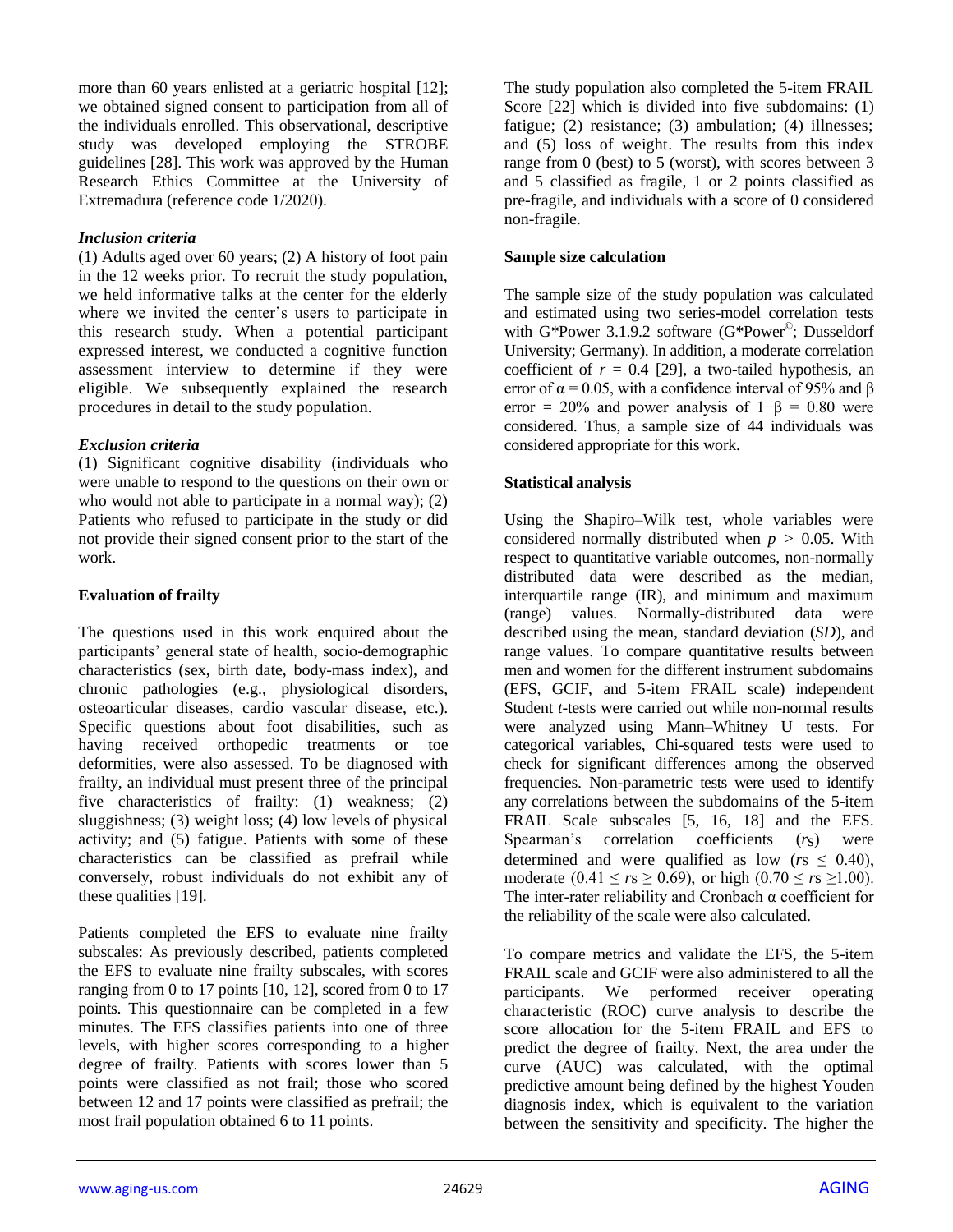Youden index cut-off point, the higher the positive predictive value. We calculated Pearson correlation coefficients to correlate the total scores for the EFS domains and 5-item FRAIL scale and GCIF scores.

For all of the analyses, statistical significance was considered at  $p < 0.05$  with a 95% confidence interval (CI). The statistical analyses were carried out using SPSS software (V.26.0, IBM Corp., Armonk, NY).

## **AUTHOR CONTRIBUTIONS**

Conceptualization: E.N.-F., P.P.-L., E.M.M-J., R.B.d.B.- V., M.E.L.-I., C.C.-L. and D.L.-L.; methodology: E.N.- F., P.P.-L., C.R.-M., C.C.-L. and D.L.-L.; software: R.B.d.B.-V. and C.C.-L.; formal analysis: R.B.d.B.-V. and C.C.-L.; investigation: E.N.-F., P.P.-L., C.R.-M., E.M.M-J. and D.L.-L.; resources: E.N.-F., P.P.-L., C.R-M., C.C.-L. and D.L.-L.; data curation: C.C.-L.; writing—original draft preparation: E.N.-F., P.P.-L., C.R.-M., C.C.-L. and D.L.-L.; writing—review and editing: E.N.-F., P.P.-L., E.N.-F., C.C.-L. and D.L.-L.; supervision: R.B.d.B.-V., M.E.L.-I., E.M.M-J., C.C.-L. and D.L.-L. All the authors have read and agreed to the final version of the manuscript.

## **CONFLICTS OF INTEREST**

The authors declare no conflicts of interest.

## **FUNDING**

This research was funded by the Generalitat Valenciana, grant number GV/2020/061 and A.P.C. was funded by the Universitat de València.

#### **REFERENCES**

- 1. Faller JW, Pereira DD, de Souza S, Nampo FK, Orlandi FS, Matumoto S. Instruments for the detection of frailty syndrome in older adults: a systematic review. PLoS One. 2019; 14:e0216166. <https://doi.org/10.1371/journal.pone.0216166> PMID[:31034516](https://pubmed.ncbi.nlm.nih.gov/31034516)
- 2. Kamiya K, Hamazaki N, Matsue Y, Mezzani A, Corrà U, Matsuzawa R, Nozaki K, Tanaka S, Maekawa E, Noda C, Yamaoka-Tojo M, Matsunaga A, Masuda T, Ako J. Gait speed has comparable prognostic capability to sixminute walk distance in older patients with cardiovascular disease. Eur J Prev Cardiol. 2018; 25:212–19.

<https://doi.org/10.1177/2047487317735715> PMID[:28990422](https://pubmed.ncbi.nlm.nih.gov/28990422)

3. Bernhard FP, Sartor J, Bettecken K, Hobert MA, Arnold C, Weber YG, Poli S, Margraf NG, Schlenstedt C, Hansen C, Maetzler W. Wearables for gait and balance assessment in the neurological ward - study design and first results of a prospective crosssectional feasibility study with 384 inpatients. BMC Neurol. 2018; 18:114.

<https://doi.org/10.1186/s12883-018-1111-7> PMI[D:30115021](https://pubmed.ncbi.nlm.nih.gov/30115021)

- 4. Thiede R, Toosizadeh N, Mills JL, Zaky M, Mohler J, Najafi B. Gait and balance assessments as early indicators of frailty in patients with known peripheral artery disease. Clin Biomech (Bristol, Avon). 2016; 32:1–7. <https://doi.org/10.1016/j.clinbiomech.2015.12.002> PMI[D:26775227](https://pubmed.ncbi.nlm.nih.gov/26775227)
- 5. Navarro-Flores E, Pérez-Ros P, Martínez-Arnau FM, Julían-Rochina I, Cauli O. Neuro-psychiatric alterations in patients with diabetic foot syndrome. CNS Neurol Disord Drug Targets. 2019; 18:598–608. [https://doi.org/10.2174/187152731866619100209440](https://doi.org/10.2174/1871527318666191002094406) [6](https://doi.org/10.2174/1871527318666191002094406) PMI[D:31577209](https://pubmed.ncbi.nlm.nih.gov/31577209)
- 6. Benvenuti F, Ferrucci L, Guralnik JM, Gangemi S, Baroni A. Foot pain and disability in older persons: an epidemiologic survey. J Am Geriatr Soc. 1995; 43:479–84. <https://doi.org/10.1111/j.1532-5415.1995.tb06092.x> PMI[D:7730527](https://pubmed.ncbi.nlm.nih.gov/7730527)
- 7. Mickle KJ, Munro BJ, Lord SR, Menz HB, Steele JR. Cross-sectional analysis of foot function, functional ability, and health-related quality of life in older people with disabling foot pain. Arthritis Care Res (Hoboken). 2011; 63:1592–98. <https://doi.org/10.1002/acr.20578> PMI[D:22034121](https://pubmed.ncbi.nlm.nih.gov/22034121)
- 8. Kaoulla P, Frescos N, Menz HB. A survey of foot problems in community-dwelling older Greek Australians. J Foot Ankle Res. 2011; 4:23. <https://doi.org/10.1186/1757-1146-4-23> PMI[D:22014069](https://pubmed.ncbi.nlm.nih.gov/22014069)
- 9. Reina-Bueno M, Vázquez-Bautista C, Palomo-Toucedo IC, Domínguez-Maldonado G, Castillo-López JM, Munuera-Martínez PV. Custom-made foot orthoses reduce pain and fatigue in patients with ehlers-danlos syndrome. A pilot study. Int J Environ Res Public Health. 2020; 17:1359. <https://doi.org/10.3390/ijerph17041359> PMI[D:32093191](https://pubmed.ncbi.nlm.nih.gov/32093191)
- 10. Rolfson DB, Majumdar SR, Tsuyuki RT, Tahir A, Rockwood K. Validity and reliability of the edmonton frail scale. Age Ageing. 2006; 35:526–29. <https://doi.org/10.1093/ageing/afl041> PMID[:16757522](https://pubmed.ncbi.nlm.nih.gov/16757522)
- 11. Aygör HE, Fadıloğlu Ç, Şahin S, Aykar FŞ, Akçiçek F. Validation of edmonton frail scale into elderly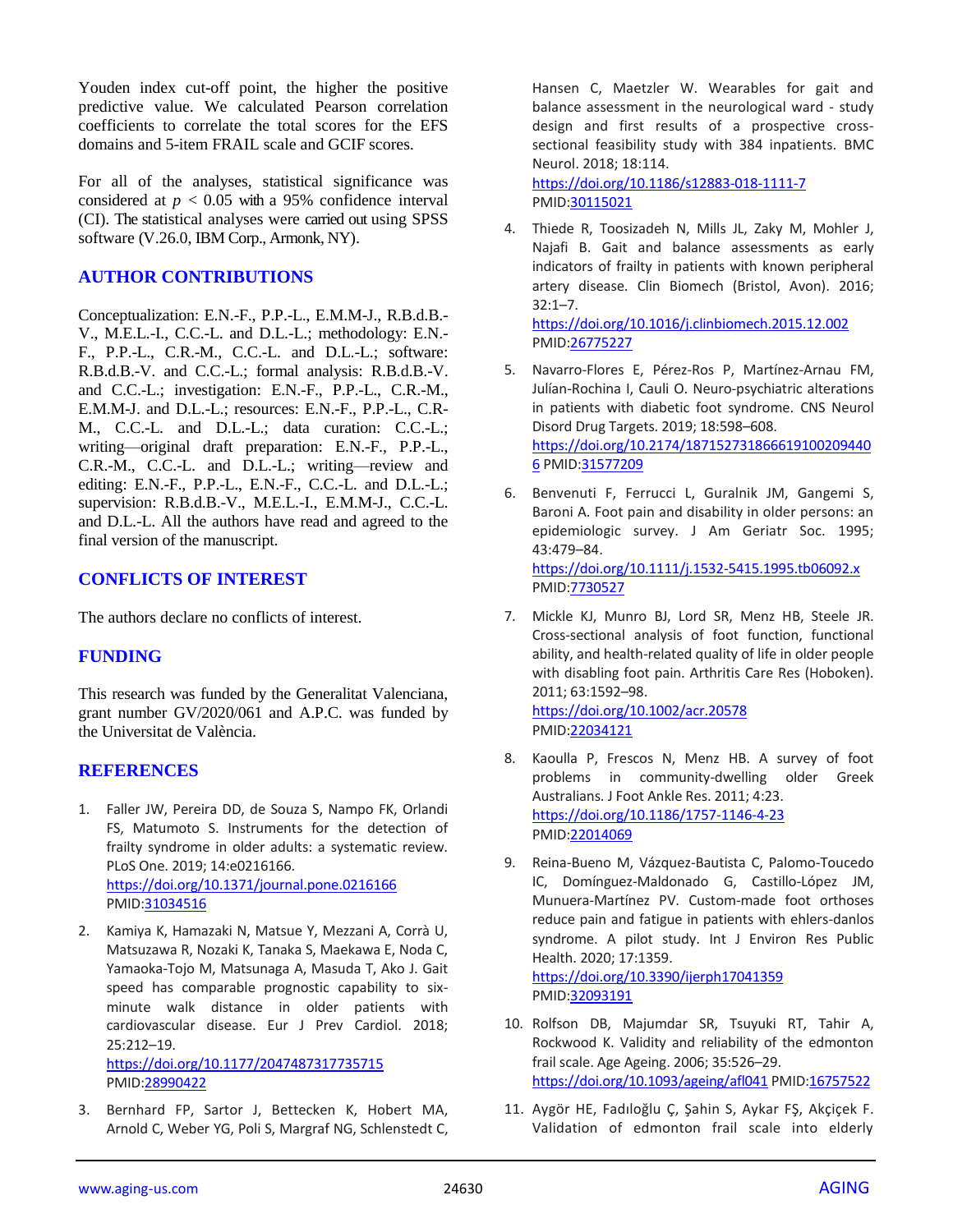turkish population. Arch Gerontol Geriatr. 2018; 76:133–37. <https://doi.org/10.1016/j.archger.2018.02.003> PMID[:29499529](https://pubmed.ncbi.nlm.nih.gov/29499529)

- 12. Perna S, Francis MD, Bologna C, Moncaglieri F, Riva A, Morazzoni P, Allegrini P, Isu A, Vigo B, Guerriero F, Rondanelli M. Performance of edmonton frail scale on frailty assessment: its association with multidimensional geriatric conditions assessed with specific screening tools. BMC Geriatr. 2017; 17:2. <https://doi.org/10.1186/s12877-016-0382-3> PMID[:28049443](https://pubmed.ncbi.nlm.nih.gov/28049443)
- 13. Hilmer SN, Perera V, Mitchell S, Murnion BP, Dent J, Bajorek B, Matthews S, Rolfson DB. The assessment of frailty in older people in acute care. Australas J Ageing. 2009; 28:182–88. <https://doi.org/10.1111/j.1741-6612.2009.00367.x> PMID[:19951339](https://pubmed.ncbi.nlm.nih.gov/19951339)
- 14. Díaz de León González E, Gutiérrez Hermosillo H, Martinez Beltran JA, Chavez JH, Palacios Corona R, Salinas Garza DP, Rodriguez Quintanilla KA. Validation of the FRAIL scale in Mexican elderly: results from the Mexican Health and Aging Study. Aging Clin Exp Res. 2016; 28:901–8. <https://doi.org/10.1007/s40520-015-0497-y>

PMID[:26646253](https://pubmed.ncbi.nlm.nih.gov/26646253)

15. Aprahamian I, Cezar NO, Izbicki R, Lin SM, Paulo DL, Fattori A, Biella MM, Jacob Filho W, Yassuda MS. Screening for frailty with the FRAIL scale: a comparison with the phenotype criteria. J Am Med Dir Assoc. 2017; 18:592–96.

<https://doi.org/10.1016/j.jamda.2017.01.009> PMID[:28279607](https://pubmed.ncbi.nlm.nih.gov/28279607)

- 16. Pijpers E, Ferreira I, Stehouwer CD, Nieuwenhuijzen Kruseman AC. The frailty dilemma. Review of the predictive accuracy of major frailty scores. Eur J Intern Med. 2012; 23:118–23. <https://doi.org/10.1016/j.ejim.2011.09.003> PMID[:22284239](https://pubmed.ncbi.nlm.nih.gov/22284239)
- 17. Buta BJ, Walston JD, Godino JG, Park M, Kalyani RR, Xue QL, Bandeen-Roche K, Varadhan R. Frailty assessment instruments: systematic characterization of the uses and contexts of highly-cited instruments. Ageing Res Rev. 2016; 26:53–61. <https://doi.org/10.1016/j.arr.2015.12.003> PMID[:26674984](https://pubmed.ncbi.nlm.nih.gov/26674984)
- 18. Toosizadeh N, Mohler J, Najafi B. Assessing upper extremity motion: an innovative method to identify frailty. J Am Geriatr Soc. 2015; 63:1181–86. <https://doi.org/10.1111/jgs.13451> PMI[D:26096391](https://pubmed.ncbi.nlm.nih.gov/26096391)
- 19. Pérez-Ros P, Vila-Candel R, Martínez-Arnau FM. A home-based exercise program focused on

proprioception to reduce falls in frail and pre-frail community-dwelling older adults. Geriatr Nurs. 2020; 41:436–44.

<https://doi.org/10.1016/j.gerinurse.2020.01.017> PMI[D:32199736](https://pubmed.ncbi.nlm.nih.gov/32199736)

20. Martínez-Amat A, Hita-Contreras F, Lomas-Vega R, Caballero-Martínez I, Alvarez PJ, Martínez-López E. Effects of 12-week proprioception training program on postural stability, gait, and balance in older adults: a controlled clinical trial. J Strength Cond Res. 2013; 27:2180–88. <https://doi.org/10.1519/JSC.0b013e31827da35f>

PMI[D:23207891](https://pubmed.ncbi.nlm.nih.gov/23207891)

- 21. Rodríguez-Sanz D, Tovaruela-Carrión N, López-López D, Palomo-López P, Romero-Morales C, Navarro-Flores E, Calvo-Lobo C. Foot disorders in the elderly: a minireview. Dis Mon. 2018; 64:64–91. <https://doi.org/10.1016/j.disamonth.2017.08.001> PMI[D:28826743](https://pubmed.ncbi.nlm.nih.gov/28826743)
- 22. Woo J, Yu R, Wong M, Yeung F, Wong M, Lum C. Frailty screening in the community using the FRAIL scale. J Am Med Dir Assoc. 2015; 16:412–19. <https://doi.org/10.1016/j.jamda.2015.01.087> PMI[D:25732832](https://pubmed.ncbi.nlm.nih.gov/25732832)
- 23. Fabrício-Wehbe SC, Cruz IR, Haas VJ, Diniz MA, Dantas RA, Rodrigues RA. Reproducibility of the Brazilian version of the edmonton frail scale for elderly living in the community. Rev Lat Am Enfermagem. 2013; 21:1330–36. <https://doi.org/10.1590/0104-1169.2933.2371>

PMI[D:24271320](https://pubmed.ncbi.nlm.nih.gov/24271320)

24. Braun T, Grüneberg C, Thiel C. German translation, cross-cultural adaptation and diagnostic test accuracy of three frailty screening tools: PRISMA-7, FRAIL scale and groningen frailty indicator. Z Gerontol Geriatr. 2018; 51:282–92. <https://doi.org/10.1007/s00391-017-1295-2>

PMI[D:28795247](https://pubmed.ncbi.nlm.nih.gov/28795247)

- 25. Fabrício-Wehbe SC, Schiaveto FV, Vendrusculo TR, Haas VJ, Dantas RA, Rodrigues RA. Cross-cultural adaptation and validity of the 'Edmonton Frail Scale - EFS' in a Brazilian elderly sample. Rev Lat Am Enfermagem. 2009; 17:1043–9. <https://doi.org/10.1590/s0104-11692009000600018> PMI[D:20126949](https://pubmed.ncbi.nlm.nih.gov/20126949)
- 26. Dent E, Kowal P, Hoogendijk EO. Frailty measurement in research and clinical practice: a review. Eur J Intern Med. 2016; 31:3–10. <https://doi.org/10.1016/j.ejim.2016.03.007> PMI[D:27039014](https://pubmed.ncbi.nlm.nih.gov/27039014)
- 27. Ramírez Ramírez JU, Cadena Sanabria MO, Ochoa ME. [Edmonton frail scale in Colombian older people.